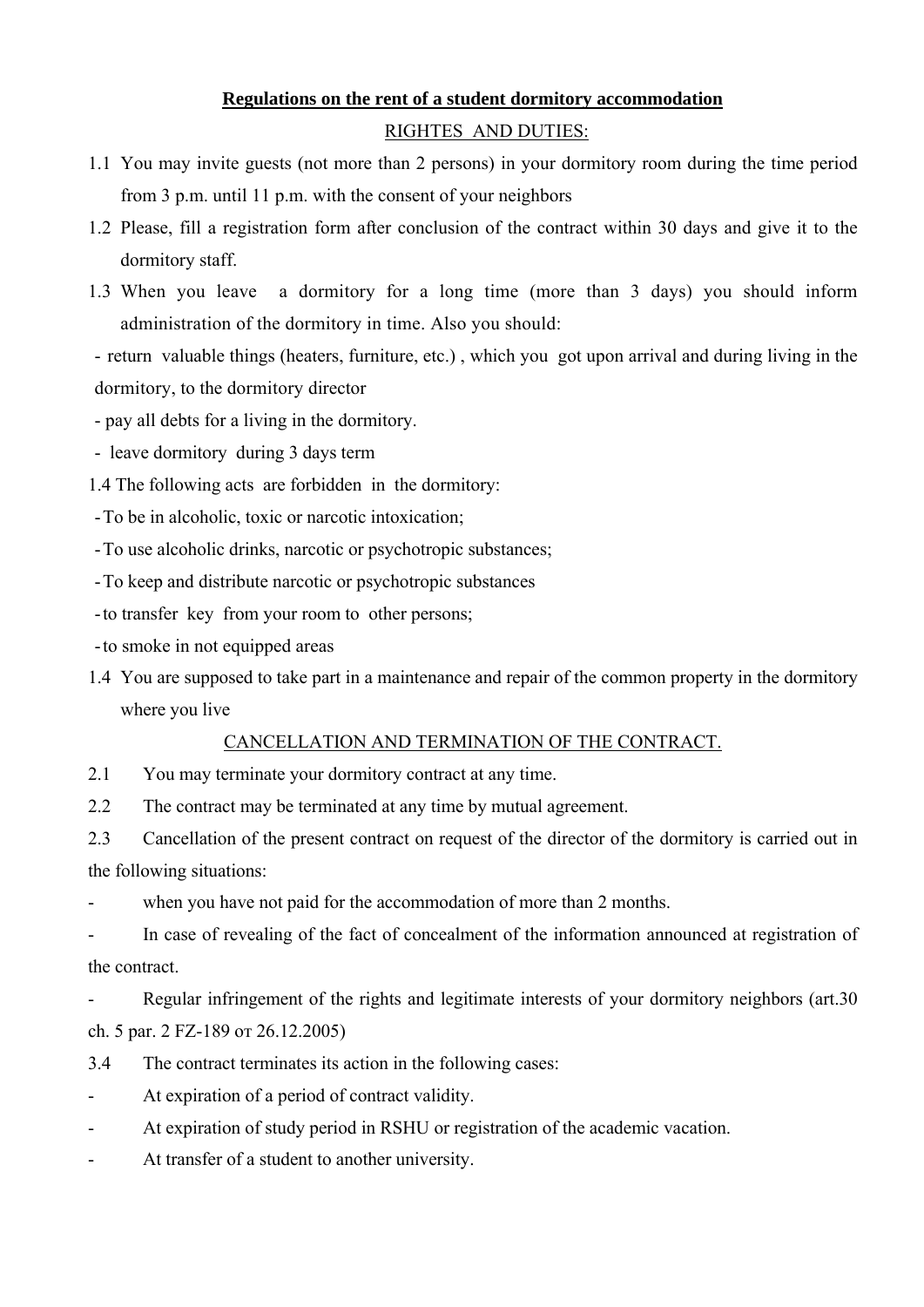- At the absence of a student for a period over 10 days without the prevention of the director of the dormitory.

With eviction of the student under own initiative before contract term expiration.

At not arrival in the dormitory within 3 days from the moment of conclusion of the contract

If you have not paid for the accommodation of more than 2 months.

# PAYMENT UNDER THE CONTRACT conditions

3.1 Payment for accommodation in a university dormitory is made by cash at the university cash desk.

3.2 Payment for services of using premises in the dormitory should be done 2 times a year: till September, 15th and till February,  $15<sup>th</sup>$  each year.

3.3 The students (post-graduate students) trained under contract conditions in RSHU should pay for the dormitory accommodation before 5th of a current month.

3.4 According to the contract, fines for late dormitory payment are calculated as 3 % per every day of delay.

3.5 In case of deduction from university for infringements of the university rules, money resources return aren't subject.

3.6 For accommodation at the dormitory premises of the better comfort conditions, the payment is raised according to the additional agreement

3.7 The university reserves the right to itself revision of the prices.

### **The additional agreement**

The list of additional services:

| $N_2$          | Service                                                                                                                                                                                            |
|----------------|----------------------------------------------------------------------------------------------------------------------------------------------------------------------------------------------------|
| 1.             | Residing at premises of the better comfort conditions: double, three-<br>local placing in a room.                                                                                                  |
| $\mathfrak{D}$ | Using high power supplying electrodevices:<br>TV, refrigerator, personal computer and other household<br>electrotechnics                                                                           |
| 3.             | Using additional household services: a laundry, a left-luggage office                                                                                                                              |
| 4.             | Additional measures on safety:<br>Installation of the security alarm system, Videocameras of external<br>supervision, the equipment of the monitoring system near<br>enters/exits of the dormitory |

3.1. Service costs of living are:

a) for students / graduates , funded by the federal budget:

number 1 hostel - 125 rubles / month;